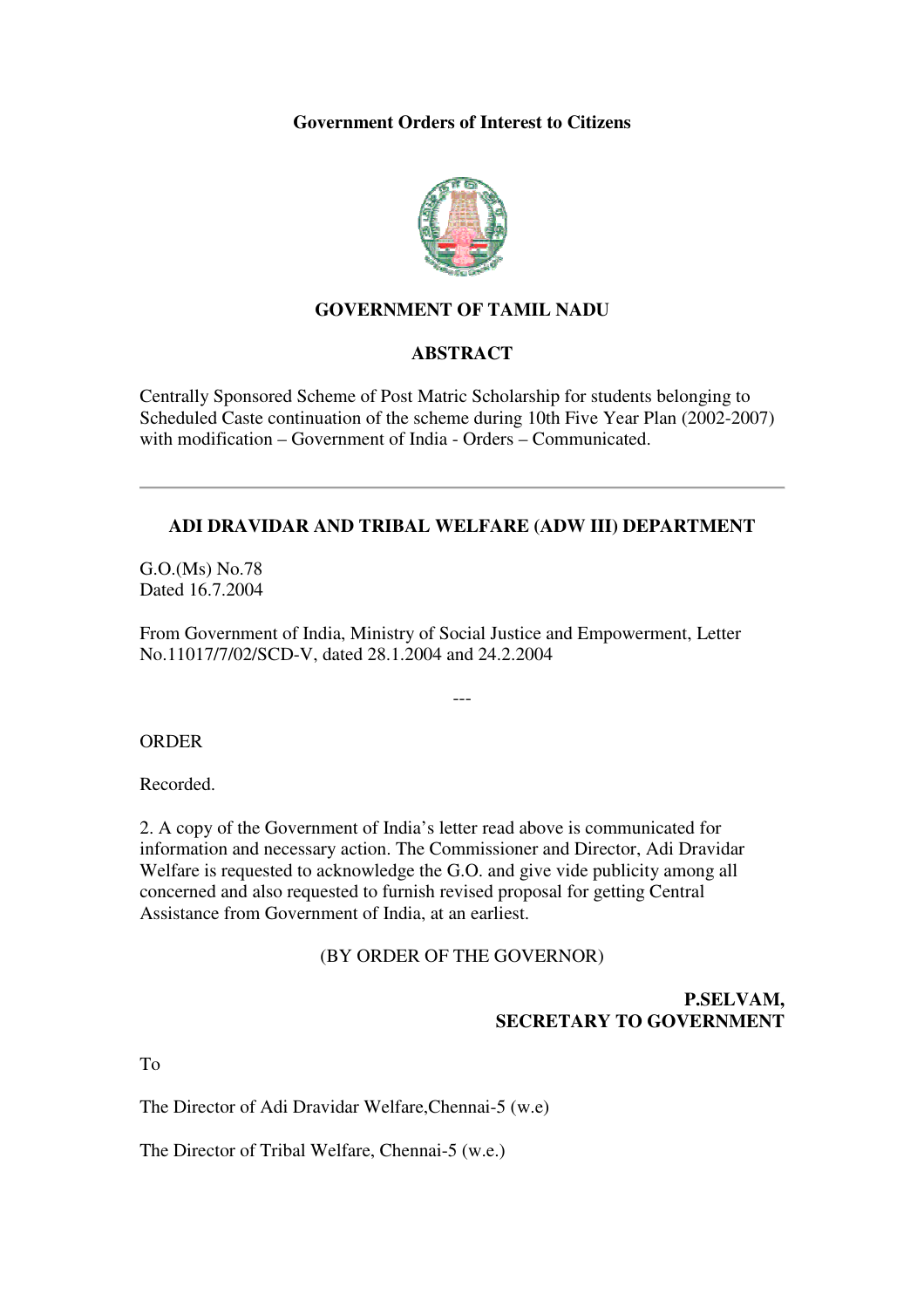The Director of Collegiate Education, Chennai-6 (w.e)

The Director of School Education, Chennai (w.e)

The Director of Technical Education, Chennai-25 (w.e)

The Director of Medical Education, Chennai-10 (w.e)

All Universities.

All Collectors.

All District Adi Dravidar and Tribal Welfare Officers (w.e)

Accountant General, Chennai-13 (By Name)

Accountant General, Chennai-18 (By Name)

Accountant General, Chennai-6 (w.e)

Accountant General, Chennai-35 (w.e)

Accountant General, Chennai-9 (w.e)

The Pay and Accounts Officer, Chennai-5 (w.e)

Copy to

The Education Department, Chennai-9

The Planning and Development, Chennai-9

The Backward Class, Most Backward Class and Minorities Department, Chennai-9

The Social Welfare Department, Chennai-9

The Health and Family Welfare Department, Chennai-9

The Agricultural Department, Chennai-9

The Finance Department, Chennai-9

The Private Secretary to Secretary to Government, Adi Dravidar and Tribal Welfare Department, Chennai-9

The Adi Dravidar and Tribal Welfare (OPI) Department, Chennai-9

The Adi Dravidar and Tribal Welfare (Budget) Department, Chennai-9.

/forwarded/by order/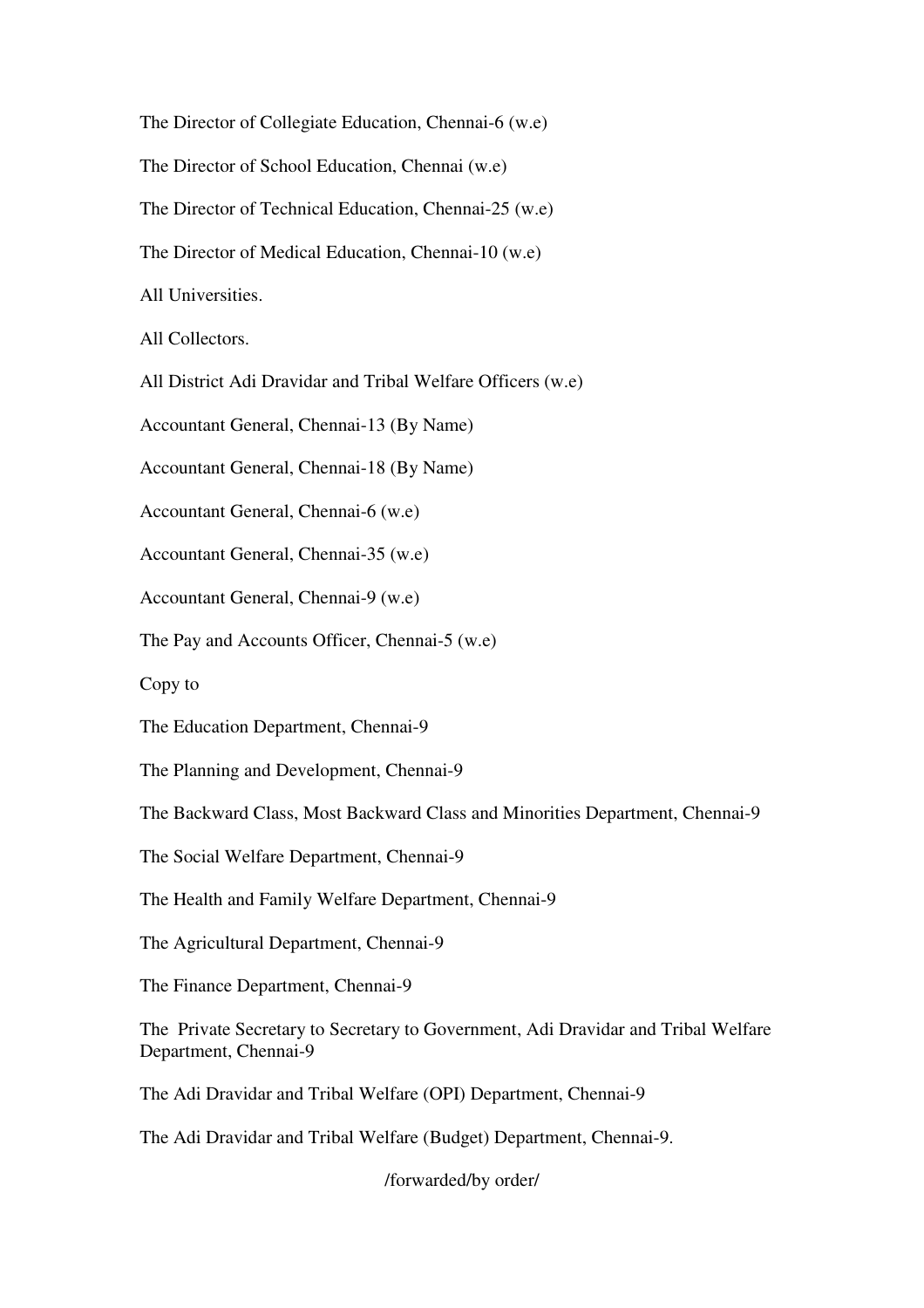### **SECTION OFFICER**

### **No.11017/7/2002-SCD-V**

#### **Government of India**

### **Ministry of Social Justice and Empowerment**

Shastri Bhavan, New Delhi. Dated the 28th January 2004.

To

All State Governments and UT Admns.

Subject: Centrally Sponsored Scheme of Post Matric Scholarship for students belonging to Scheduled Castes-continuation of the Scheme during 10th Five Year Plan (2002-2007)with modifications-regarding.

Sir/Madam,

I am directed to refer to the subject mentioned above and to say that the Government of India have decided to continue the Centrally Sponsored Scheme of Post Matric Scholarship for students belonging to Scheduled Caste during the 10th Five Year Plan period )2002-2007) with the following modifications effective from 01.04.2003:-

---------

- 1. (i) The existing grouping of the courses into five groups viz. A,B,C,D & E stands changed to four groups viz. Group I, Group II, Group III and Group IV. The existing and revised grouping of courses are given in the annexure. The list of courses is only illustrative and not exhaustive.
- 2. (ii) The maintenance allowance rates stand revised for all students in receipt of the scholarship under this scheme with effect from 1.4.2003 as under:

| Maintenance allowance rates (Rs. per month) |            |          |        |                      |          |  |  |
|---------------------------------------------|------------|----------|--------|----------------------|----------|--|--|
| <b>Existing Rates</b>                       |            |          |        | <b>Revised Rates</b> |          |  |  |
| <b>Groups</b>                               | Hostellers | Day      | Groups | Hostellers           | Day      |  |  |
|                                             |            | Scholars |        |                      | Scholars |  |  |
| A                                           | 425        | 190      |        | 740                  | 330      |  |  |
| B & C                                       | 290        | 190      |        | 510                  | 330      |  |  |
|                                             | 230        | 120      | Ш      | 355                  | 185      |  |  |
| Ε                                           | 150        | 90       | IV     | 235                  | 140      |  |  |

(iii) The income ceilings stand revised as under:

| $\blacksquare$ | IM   |
|----------------|------|
| IH.X           | 100u |
|                |      |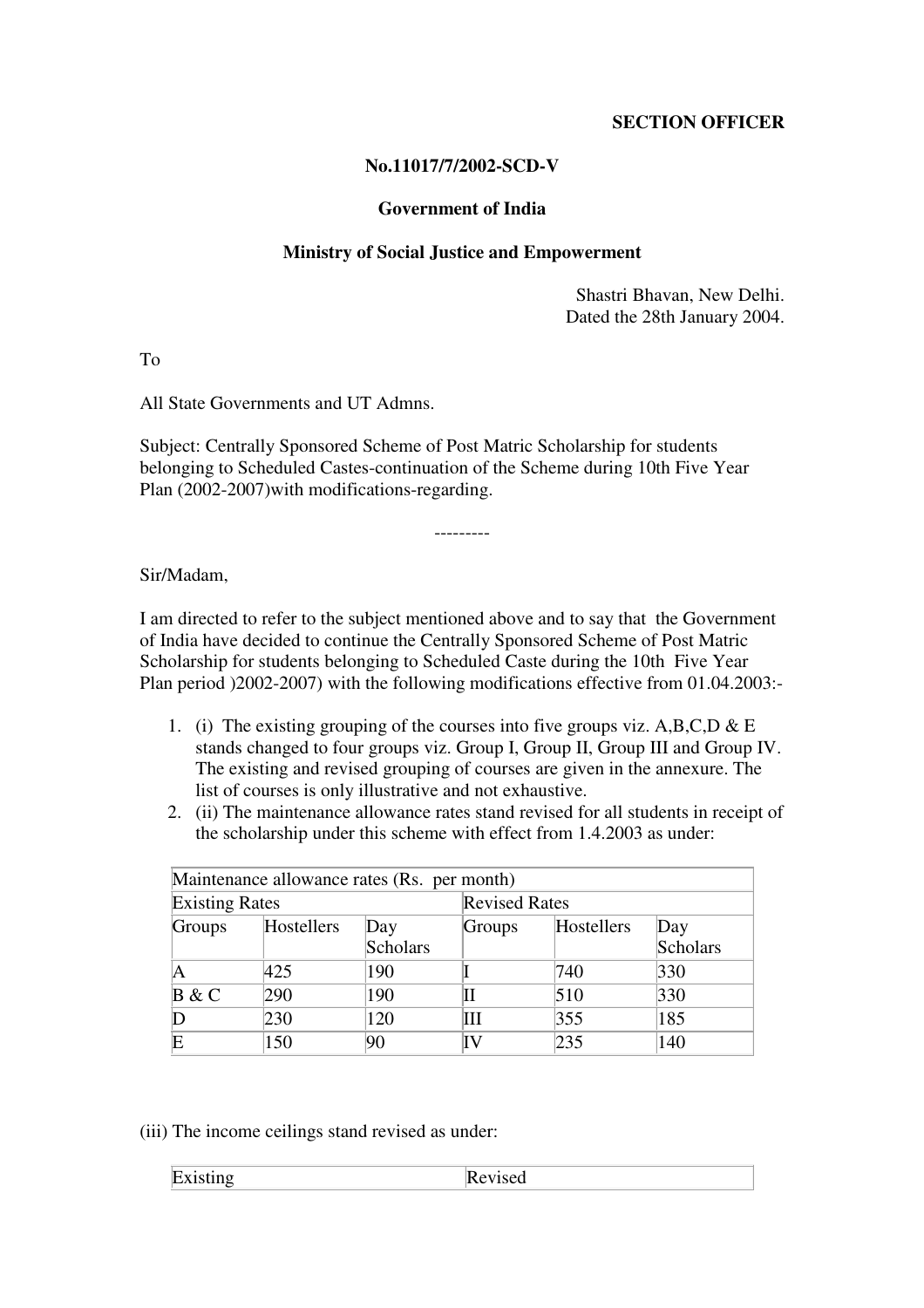| Annual Income | Admissibility of                       | <b>Annual Income</b> | Admissibility of     |
|---------------|----------------------------------------|----------------------|----------------------|
| Ceiling       | Scholarship                            | Ceiling              | Scholarship          |
| Rs.49,000/-   | Full maintenance                       |                      |                      |
|               | allowance and full                     |                      |                      |
|               | fee for all courses                    |                      |                      |
| Rs.65,290/-   | $(i)$ Full maintenance                 |                      |                      |
|               | allowance and full                     |                      | Full maintenance     |
|               | fee for courses in                     |                      | allowance and full   |
|               | Group 'A'.                             |                      | fee for all courses. |
|               | $(iii)$ Half maintenance Rs.1,00,000/- |                      |                      |
|               | allowance and full                     |                      |                      |
|               | fee for courses in                     |                      |                      |
|               | Group B, C, D & E.                     |                      |                      |

The revised income ceiling account for Consumer Price Index for Industrial Workers (CPIIW) upto 2002. The Income Ceiling would be revised once in every two years linking it with CPIIW.

The existing Centrally Sponsored Scheme of Book Banks for Scheduled Caste students stands merged with the Centrally Sponsored Scheme of Post Matric Scholarship for SC students. Implying that Book Banks will be one of the components of the Post Matric Scholarship Scheme.

1. (v) The following allowances admissible under the scheme stand revised as under:

| S.No.            | Particulars                                        | <b>Existing Rate</b> | <b>Revised Rate</b> |
|------------------|----------------------------------------------------|----------------------|---------------------|
| $\mathbf{1}$ .   | Study Tour Charges Rs.500 p.a.                     |                      | Rs.1,000 p.a.       |
| $\overline{2}.$  | Thesis<br>Typing/Printing<br>Charges               | $Rs.600/-$           | $Rs.1,000/-$        |
| $\overline{3}$ . | <b>Book Grant for</b><br>Correspondence<br>Courses | $Rs.500/- p.a.$      | $Rs.750/- p.a.$     |

2. The regulations governing the Scheme w.e.f. 1.4.2003 will be issued separately. Hindi version will be sent later.

3. These modifications may please be brought to the notice of all concerned and the proposals for seeking central assistance as per the revised norms may please be furnished at the earliest.